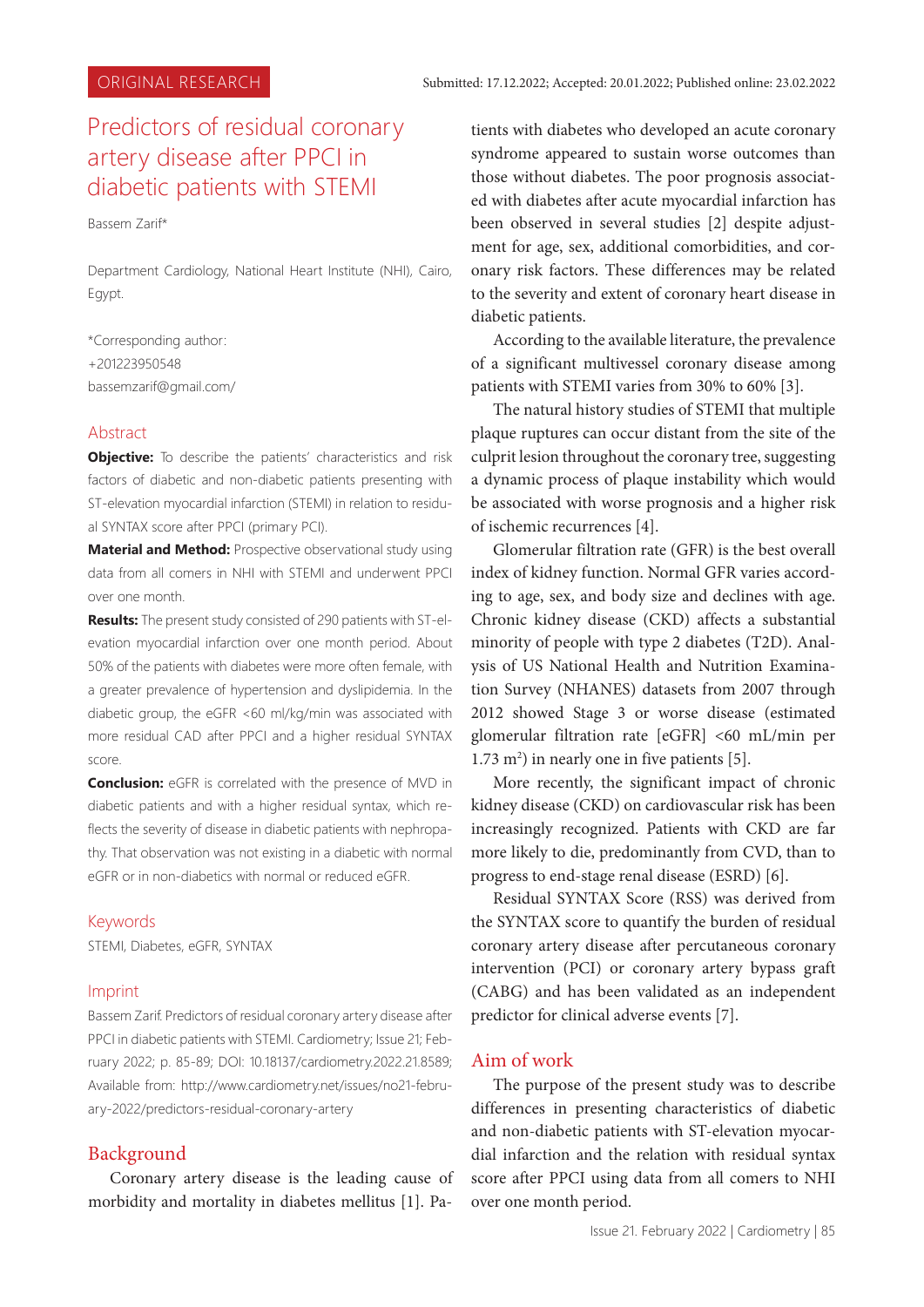# Material and Method

## Study design

This is a prospective observational study for all STEMI comers present to National Heart Institute for one month and underwent PPCI.

# Study population

Our cohort recruited 290 patients who presented over 30 days to NHI with STEMI. Between 1-30 September 2021. Information about patients' demographic, presenting symptoms, management practices coronary syndrome was recorded. The registry classified the patients into two groups, diabetics, and non-diabetics

The present study included ST-elevation myocardial infarction, which is determined by chest pain and/or symptoms felt to be consistent with cardiac ischemia and elevated biochemical markers of myocardial necrosis, either total creatine phosphokinase or creatine kinase MB fraction > two times the upper limit of the hospital's standard range and/ or positive troponin I or T results (if performed) with accompanying electrocardiographic changes fitting criteria for ST-segment elevation or new LBBB. Diabetes is diagnosed when the patient's fasting plasma glucose is 126 mg/dL or higher at least two times or has a history of diabetes.

eGFR calculated using: The National Kidney Foundation recommends using the CKD-EPI Creatinine Equation (2021) to estimate GFR [8]. Residual SYN-TAX Score (RSS) was used to estimate residual CAD after PPCI to the culprit lesion. It was calculated after the final angiogram using the online SYNTAX calculator [9] , excluding the culprit lesion.

# Statistical analysis

Categorical data were summarized in frequencies and percentages. Continuous variables were reported as mean + SD or median and  $25<sup>th</sup>$  and  $75<sup>th</sup>$  percentiles. Differences in baseline characteristics, presentation, treatment practices among the comparison groups were examined using the *Chi*-Square test and *t*-test for categorical and continuous variables, respectively. Mann-Whitney *U*-test was used for comparing time to admission and length of stay between two groups. The significance of the difference was defined as a two-tailed p-value < 0.05. Logistic multivariable regression analysis by the SPSS program was used to

examine differences in the residual SYNTAX for diabetes and other potentially confounding prognostic factors from baseline characteristics, clinical presentation.

Table 1 Results

|                                           | Group                    | $\mathsf{N}$ | Mean   | SD     | $P -$<br>value |
|-------------------------------------------|--------------------------|--------------|--------|--------|----------------|
| Age(yrs)                                  | Non-<br><b>Diabetics</b> | 176          | 58.420 | 10.970 | < .001         |
|                                           | <b>Diabetics</b>         | 114          | 54.956 | 9.357  |                |
| Female Sex                                | Non-<br><b>Diabetics</b> | 38/176       | 0.784  | 0.413  | 0.028          |
|                                           | <b>Diabetics</b>         | 38/114       | 0.664  | 0.475  |                |
| <b>BMI</b>                                | Non-<br><b>Diabetics</b> | 176          | 28.055 | 3.876  | 0.009          |
|                                           | <b>Diabetics</b>         | 114          | 29.338 | 4.103  |                |
| <b>HTN</b>                                | Non-<br><b>Diabetics</b> | 176          | 0.239  | 0.427  | < .001         |
|                                           | <b>Diabetics</b>         | 114          | 0.673  | 0.471  |                |
| Dyslipidemia                              | Non-<br><b>Diabetics</b> | 176          | 0.153  | 0.361  | 0.009          |
|                                           | <b>Diabetics</b>         | 114          | 0.372  | 0.485  |                |
| Smoking                                   | Non-<br><b>Diabetics</b> | 176          | 0.602  | 0.491  | < .001         |
|                                           | <b>Diabetics</b>         | 114          | 0.389  | 0.490  |                |
| eGFR<br>(mL/min per<br>$1.73 \text{ m}^2$ | Non-<br><b>Diabetics</b> | 176          | 82.490 | 26.479 | < .001         |
|                                           | <b>Diabetics</b>         | 114          | 68.040 | 26.228 |                |
| Residual<br>Syntax score<br>>0            | Non-<br><b>Diabetics</b> | 33/176       | 6.045  | 9.302  | 0.015          |
|                                           | <b>Diabetics</b>         | 40/114       | 9.274  | 11.860 |                |

# Baseline characteristics

The present study consisted of 290 patients with elevation myocardial infarction. 176 were non-diabetics (60.6%), while 114 were diabetics. Diabetic patients were younger in average age (54 vs. 58 years) (figure 1). Patients with diabetes were more likely to be women (34% vs. 21%) (figure 2), and they were more likely to have a higher BMI (Figure 3), hypertension (figure 4), and dyslipidemia (Figure 5). They were less likely to be current cigarette smokers (figure 6). eGFR was less in diabetics (68 mL/min per  $1.73 \text{ m}^2$  vs 82 mL/min per  $1.73 \text{ m}^2$ ) (Figure 7). Both groups' management strategies were similar, and the whole study population received PPCI to the culprit-only lesion.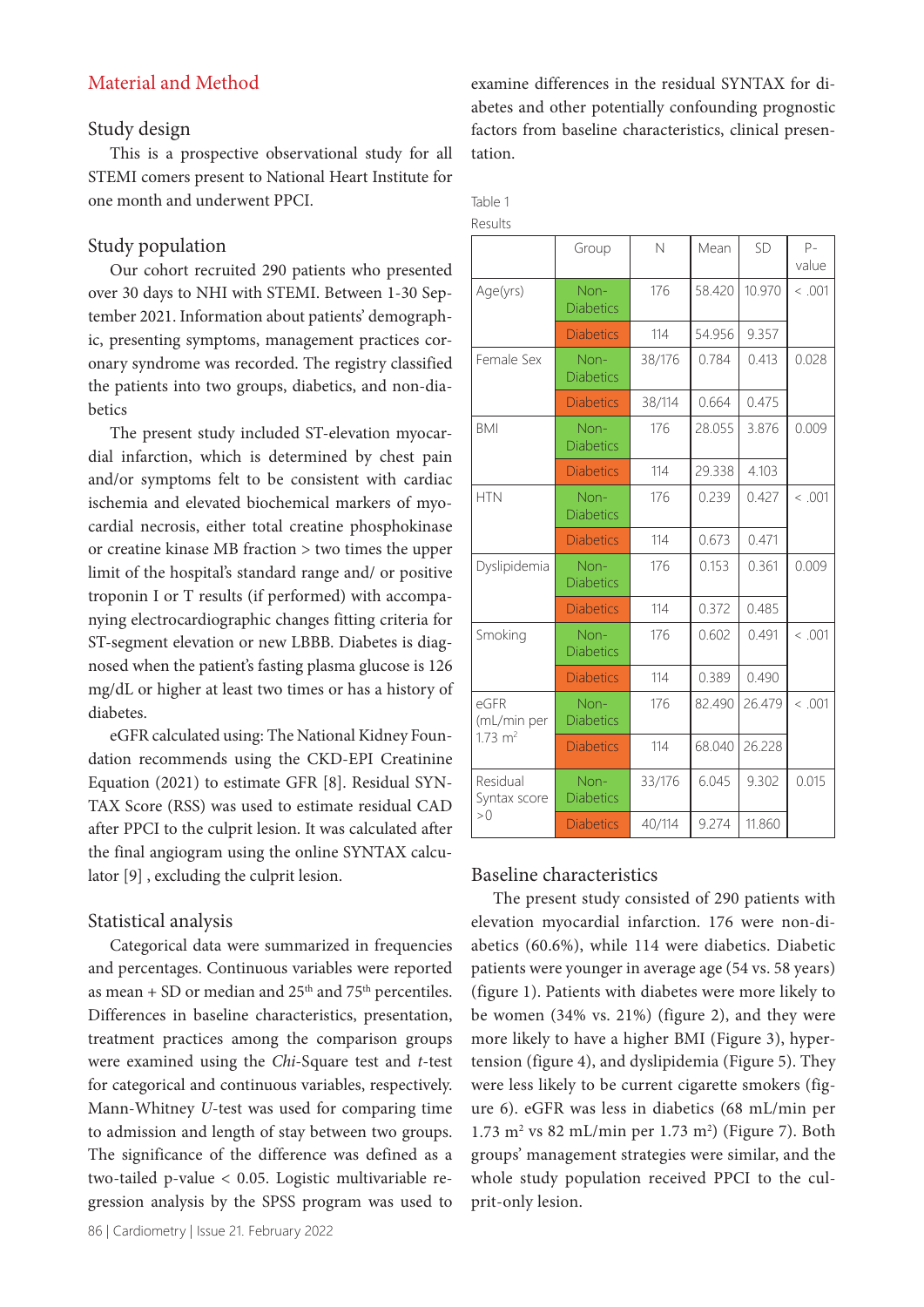

Figure 1. Mean age distribution between both groups; green plot represents non-diabetics and orange represent diabetics



Figure 2. Gender distribution between both groups; green plot represents non-diabetics and orange represent diabetics



Figure 3. BMI distribution between both groups; green plot represents non-diabetics and orange represent diabetics



Figure 4. HTN distribution between both groups; green plot represents non-diabetics and orange represent diabetics



Figure 5. Dyslipidemia distribution between both groups; green plot represents non-diabetics and orange represent diabetics



Figure 6. Smoking distribution between both groups; green plot represents non-diabetics and orange represent diabetics



Figure 7. eGFR distribution between both groups; green plot represents non-diabetics and orange represent diabetics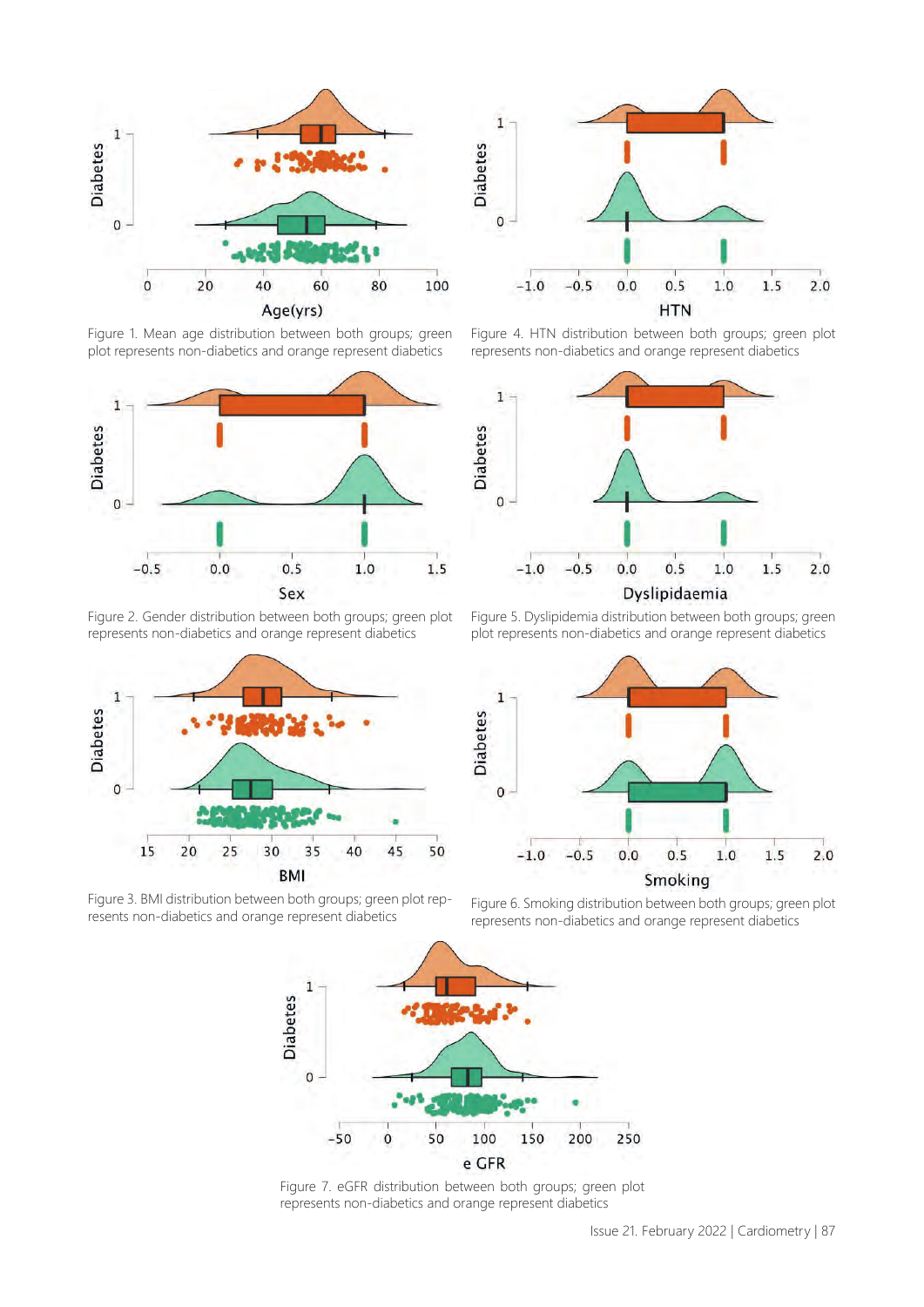## Predictors of residual SYNTAX score

217 patients have a residual SYNTAX score of zero (75%), while 73 (25%) have residual syntax more than zero, which is considered a multivessel disease (MVD). Diabetic subgroup 35% (40 patients) have MVD while 18% (33 patients) of the non-diabetic subgroup have MVD.

Then the association between residual syntax score groups and every other measured variable was tested (Univariate analysis). Diabetes, hypertension, and dyslipidemia showed no significant correlation with residual SYNTAX (p=0.7).

Correlation between eGFR and residual SYNTAX (Figure 8):

- Diabetic patients with eGFR<60 mL/min per  $1.73$  m<sup>2</sup> was found in 54 patient of the diabetic subgroup. Multivessel disease 30 (57%) patients average residual syntax above zero with average residual SYNTAX of 25. While 60 diabetic patients have an eGFR  $>60$  mL/min per 1.73 m<sup>2</sup>; of them, 17 (28%) has MVD, average syntax 22
- Non-diabetic with eGFR<60 mL/min per  $1.73 \text{ m}^2$ : 35 patient; of them (17%) has residual syntax above zero with an average of 18.



Figure 8. Residual Syntax score distribution between both groups; green plot represents non-diabetics and orange represent diabetics

# Discussion

The presented study found that 40% of ST-elevation myocardial infarctions were diabetes, while approximately one-quarter of patients with ACS had diabetes from the GRACE registry. Diabetic patients in the present study were more often female, more likely to have hypertension and dyslipidemia, less likely to be a smoker, which is consistent with the data available from the GRACE registry. 25% of all study cohort showed MVD, which is less than observed in worldwide registries, which showed an average of 40-60% of all patients with STEMI that showed MVD [10]. Diabetics have a higher possibility to have MVD than non-diabetics which is consistent with the available data [11].

However, the presence of diabetes was not independently correlated with the residual disease after treating the culprit lesion with PPCI. Other baseline characteristics showed no significant correlation with the residual SYNTAX, including gender, hypertension, smoking, and dyslipidemia.

We observed in our study that diabetic patients with  $eGFR < 60$  mL/min per 1.73 m<sup>2</sup> have a higher residual SYNTAX score than diabetics with normal GFR as well as non-diabetic with normal or reduced eGFR, which might represent a link between Cardiovascular and renal outcomes in diabetic patients.

Before our work, the residual SYNTAX score after PPCI was not tested on randomized data as a potential predictor of recurrent events. However, the patients with MVD presented with STEMI have a worse outcome and a higher rate of recurrent events [12]. More research is needed to evaluate the outcome of this group of patients.

#### Conclusion

eGFR is correlated with the presence of MVD and with higher residual syntax score in diabetic patients presented with STEMI, which reflect the relation between the severity of CAD and nephropathy in diabetic. That observation was not existing in a diabetic with normal eGFR or in non-diabetics with normal or reduced eGFR.

Calculation of eGFR in all diabetic patients with STEMI should be encouraged and included in the baseline assessment of the patient's risk profile.

Our observation generates a hypothesis about the missing link between micro and macrovascular complications in diabetes.

Further research is needed regarding cardiovascular outcomes and possible interventions that may improve renal and vascular outcomes in diabetic patients with nephropathy after STEMI.

#### Acknowledgment

We thank the CCU team at NHI for their help in data collection.

# Statement of ethics

We declare that the research complies with the guidelines for human studies following the World